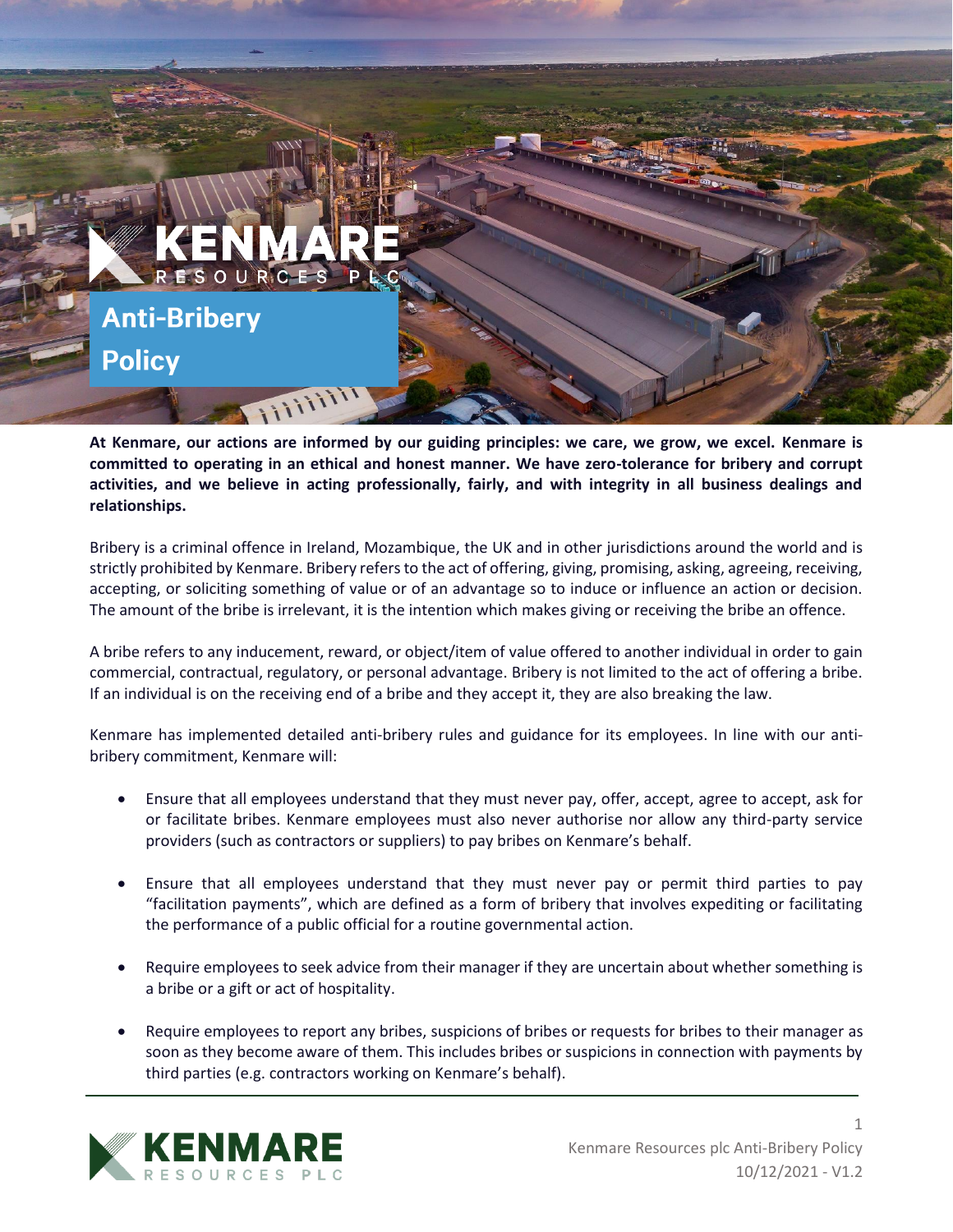- Require employees to be responsible in giving and accepting gifts, entertainment and financial contributions, in line with Kenmare Group standards and procedures. For more information, employees should see Kenmare's Business Ethics Policy.
- Require employees to avoid conflicts of interest with the interest of Kenmare, its third-party service providers or other stakeholders. Conflicts of interest are situations in which an individual has competing interests, financial or otherwise, and serving one interest could involve working against the other interest.
- Consider bribery and corruption risks as part of its selection of third-party service providers (including contractors and suppliers)
- Not give donations or contributions to any political party or make campaign contributions
- Provide training on anti-bribery and business ethics as part of the induction process for all new employees, including management. Employees will also receive regular, relevant training on how to adhere to all relevant policies and guidance in this regard.

Kenmare will ensure that all employees understand and adhere to this Anti-Bribery Policy. We will also provide third-party service providers (including contractors and suppliers) with this Anti-Bribery Policy and we will ask them to adhere to it.

The Anti-Bribery Policy is implemented by members of the Executive Committee and site leadership. The Audit & Risk Committee, and more widely the Board of Directors, has responsibility for overseeing company-wide compliance to the Anti-Bribery Policy.



2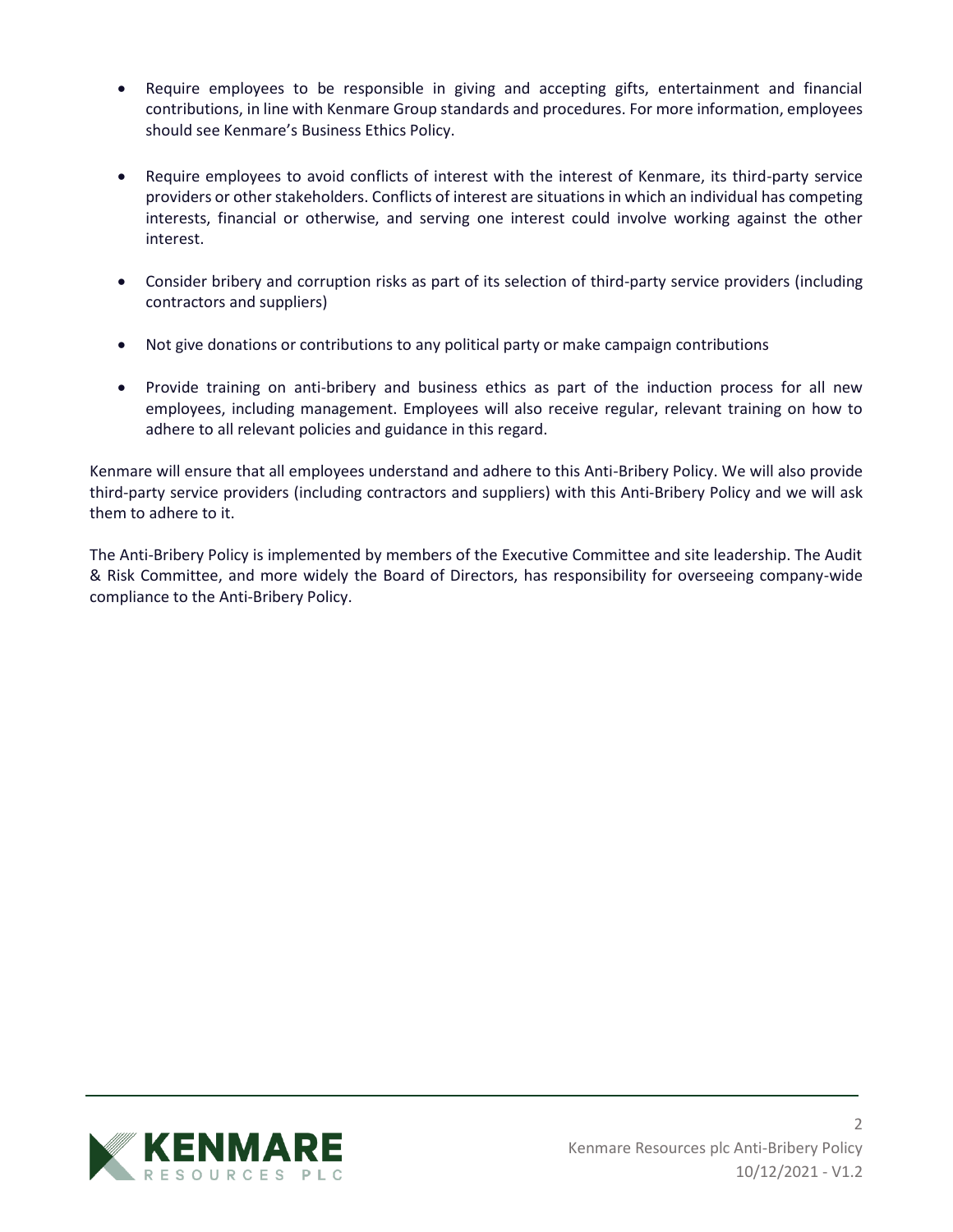This policy was reviewed and approved by the Board of Kenmare Resources plc and is signed by Michael Carvill, Managing Director on behalf of the Board of Kenmare Resources plc.

## **Michael Carvill**

Managing Director 10 December 2021

## **About Kenmare and scope of policy**

Kenmare is an established mining company operating the Moma Titanium Minerals Mine on the north-east coast of Mozambique. This Policy covers the Mine, our Mozambican offices in Nampula and Maputo and our head office in Dublin, Ireland.

We are one of the world's largest producers of mineral sands products, key raw materials ultimately consumed in everyday "quality-of-life" items such as paints, plastics, and ceramic tiles. We mine titanium-rich sands, mainly using dredges that float in artificial ponds, removing 3-5% of ore mined, and separate it into its constituent minerals. We then progressively rehabilitate the mined land before it is handed back to the local community. Once the minerals are separated, we transport our final products to ocean-going vessels from our dedicated port facility.